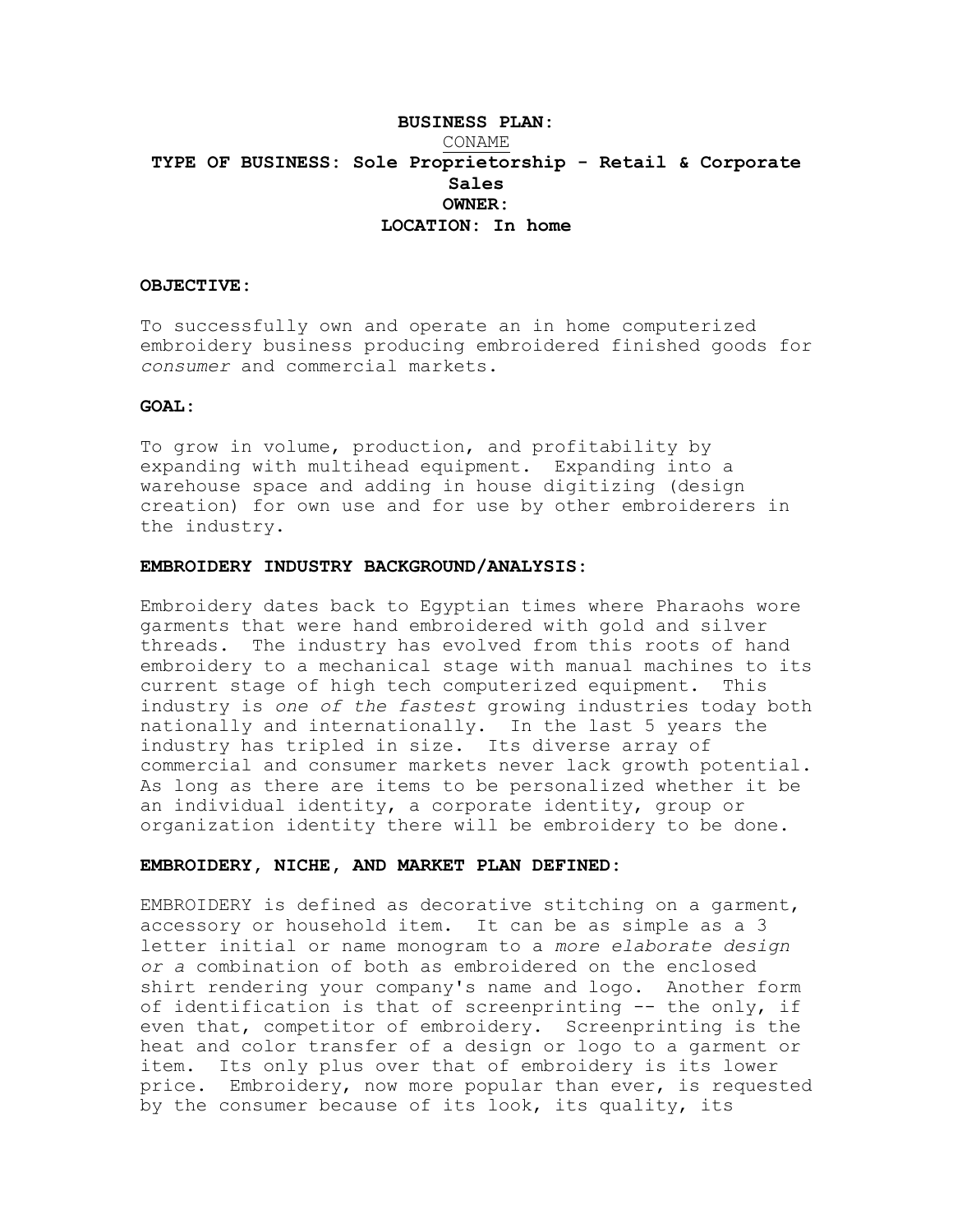durability, its professionalism regardless of price as illustrated by \$60@00 POLO, GUESS, and NAUTICA tee s@rts sold in retail stores today. Like screenprinting, embroidery can be done on a number of different items. Hence, more screenprinters today cannot overcome this competitive advantage of embroidery and are also venturing into embroidery. See Appendix A of a brief listing of all the possible items to be embroidered.

Embroidery companies today are diverse in a number of ways such as shop size, location, number of sewing heads, number of employees, volume of production, profit and niche to name a few.

As stated in the above objective, will be an in-house, one person, single sewing head embroidery business catering to the commercial industry of small corporate identity (logos) as well as the individual consumer in the specific areas of home parties and craft mall settings - see Appendix B for further information on t he later.

Such a market encompasses local small businesses like small manufacturers, restaurants, hotels, doctor offices, fire departments as well as sports, country and hobby clubs, parks and recreations, professional organizations, to name a few. .

Research of the local area found that many companies currently do not utilize company identity on garments as a means of advertisement. advantage is that it has an embroidery machine with the capability to sew any size or shape item as well as take in relatively any quantity size order.

#### **MARKETING STRATEGTES:**

To promote my embroidery, I intend to make use of a variety of strategies as outlined below.

**Networking** with friends and family. Word of mouth to them as well as them to their networking groups. This network among friends and family is quite large.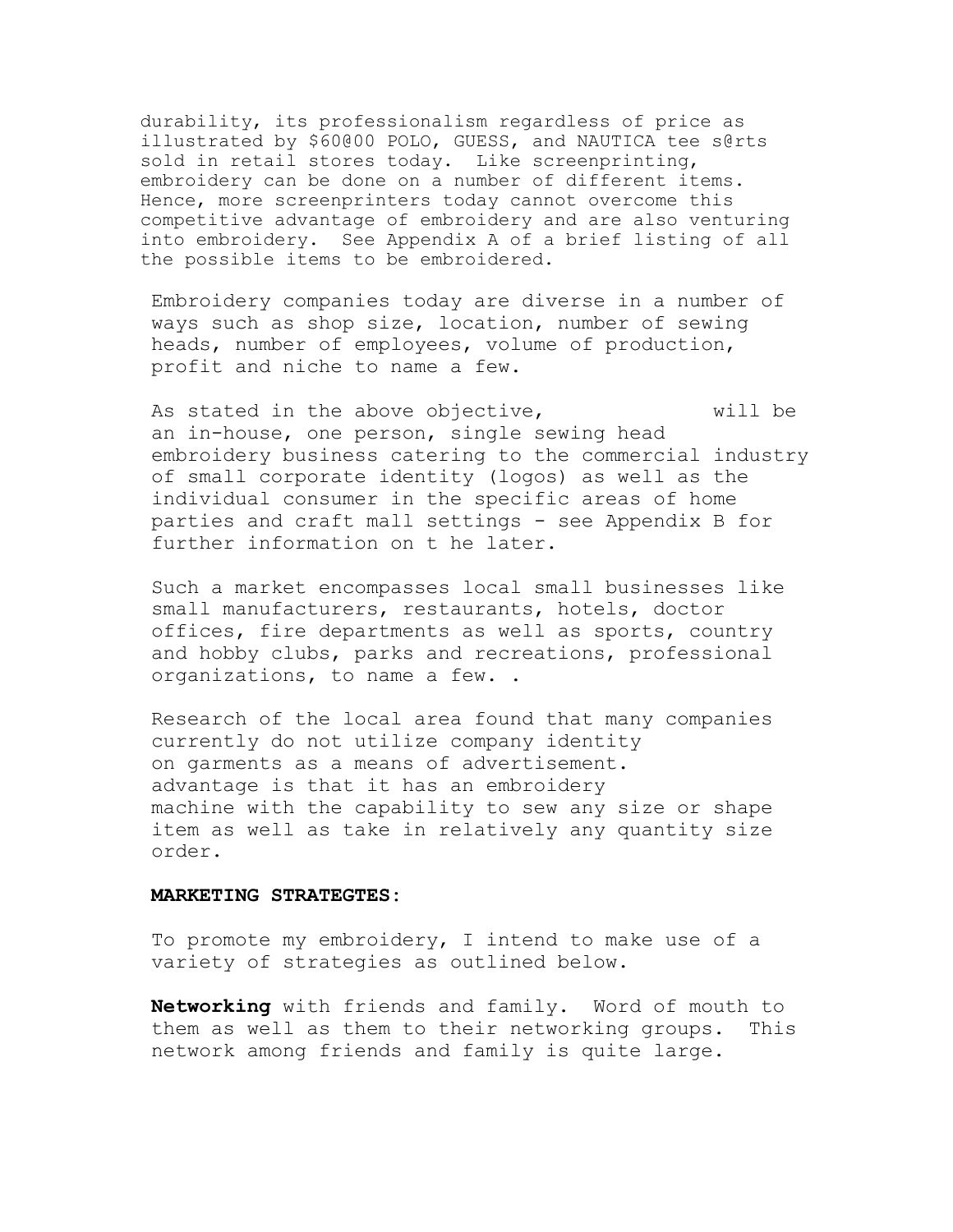**Targeting local small businesses** like those mentioned above in my marketing plan by personally visiting them with an array of designs and garments related to their business ' leaving with them my business card as well as a garment or accessory with an embroidered logo similar to their company's.

Yellow page advertisement. Currently looking into a 1/2" or I" box advertisement in the St@ Louis yellow pages. In addition, local adds in church bulletins and suburban papers and flyers introducing my business-

**Joining** the Chamber of Commerce

**Leaving** 'business cards with individuals and local merchants I come into contact with. Plus keeping eyes and ears open to new businesses opening, to professional journals and newspapers, special city and county events .

**Home Parties -** creation of flyers (mini catalogs/booklets) displaying a variety of embroidered garments and accessories. I have neighbors who are willing to hose the parties. Dele@nation of whether these par-ties will be monthly or seasonal will be based on their success.

Embroidery companies today are diverse in a number of ways such as shop size, location, number of sewing heads, number of employees, volume of production, profit and niche to name a few.

As stated in the above objective, will be an in-house, one person, single sewing head embroidery business catering to the commercial industry of small corporate identity (logos) as well as the individual consumer in the specific areas of home parties and craft mafl settings - see Appendix B for further information on t he later.

Such a market encompasses local small businesses like small manufacturers, restaurants, hotels, doctor offices, fire departments as well as sports, country and hobby clubs, parks and recreations, professional organizations, to name a few.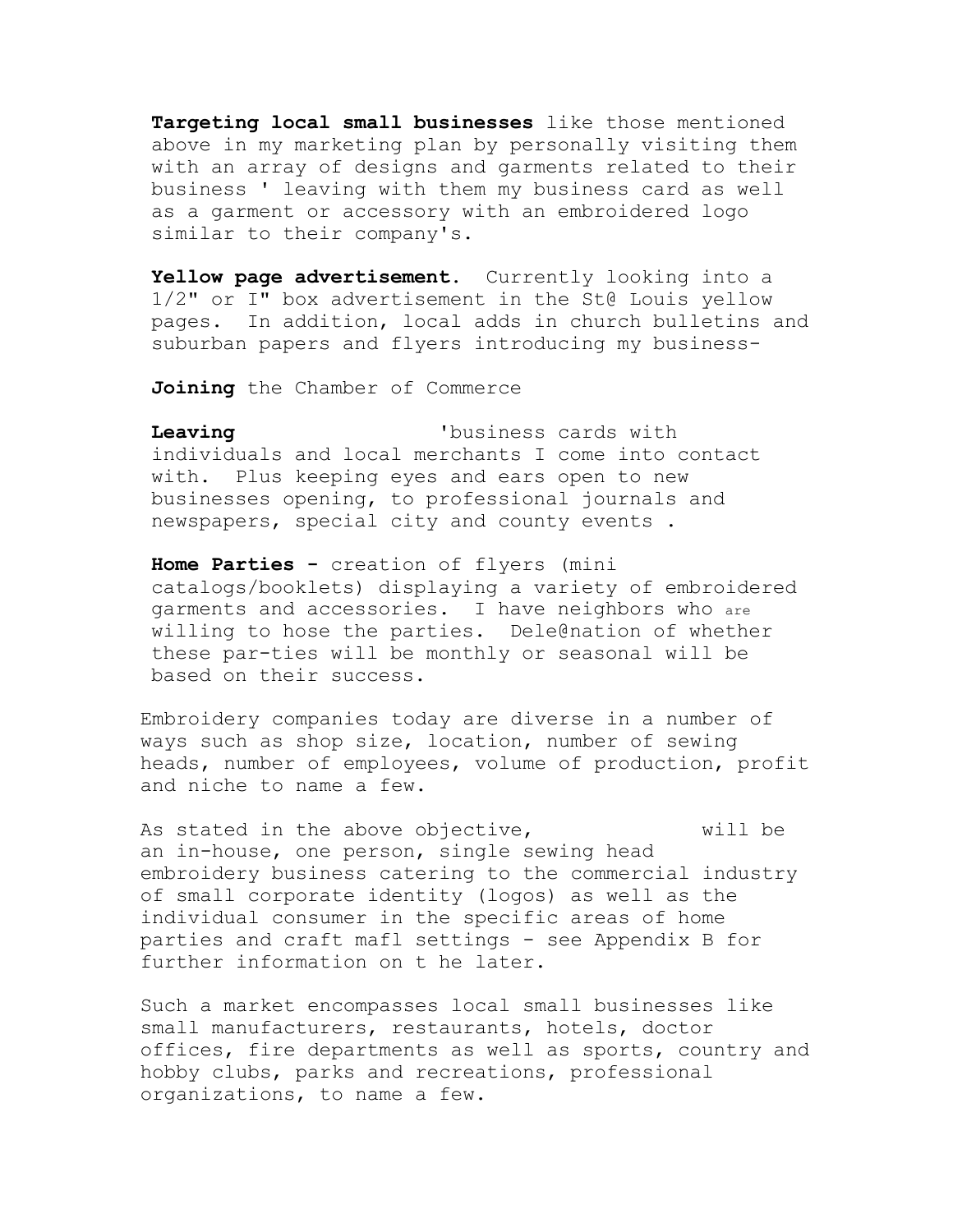Research of the local area found that many companies currently do not utilize company identity on garments as a means of advertisement. advantage is that it has an embroidery machine with the capability to sew any size or shape item as well as take in relatively any quantity size order.

# **MARKETING** STRATEGIEES:

To promote my embroidery, I intend to make use of a variety of strategies as outlined below.

**Networking** with fiiends and family. Word of mouth to them as well as them to their networking groups. This network among friends and family is quite large,

**Targeting local small businesses** like those mentioned above in my marketing plan by personally visiting them with an array of designs and garments related to their business, leaving with them my business card as well *as*  a garment *or accessory* with an embroidered logo similar to their company's.

Yellow page advertisement. Currently looking into a 1/2" or I " box advertisement in the St. Louis yellow pages. In addition, local adds in church bulletins and suburban papers and flyers introducing my business.

**Joining** the Chamber of Conunerce

**Leaving** 'business cards with individuals and local merchants I come into contact with. Plus keeping eyes and ears open to new businesses opening, to professional journals and newspapers, special city and county events.

**Home Parties -** creation of flyers (mini catalogs/booklets) displaying a variety of embroidered garments and accessories. I have neighbors who are willing to hose the parties. Determination of whether these parties will be monthly or seasonal will be based on their success.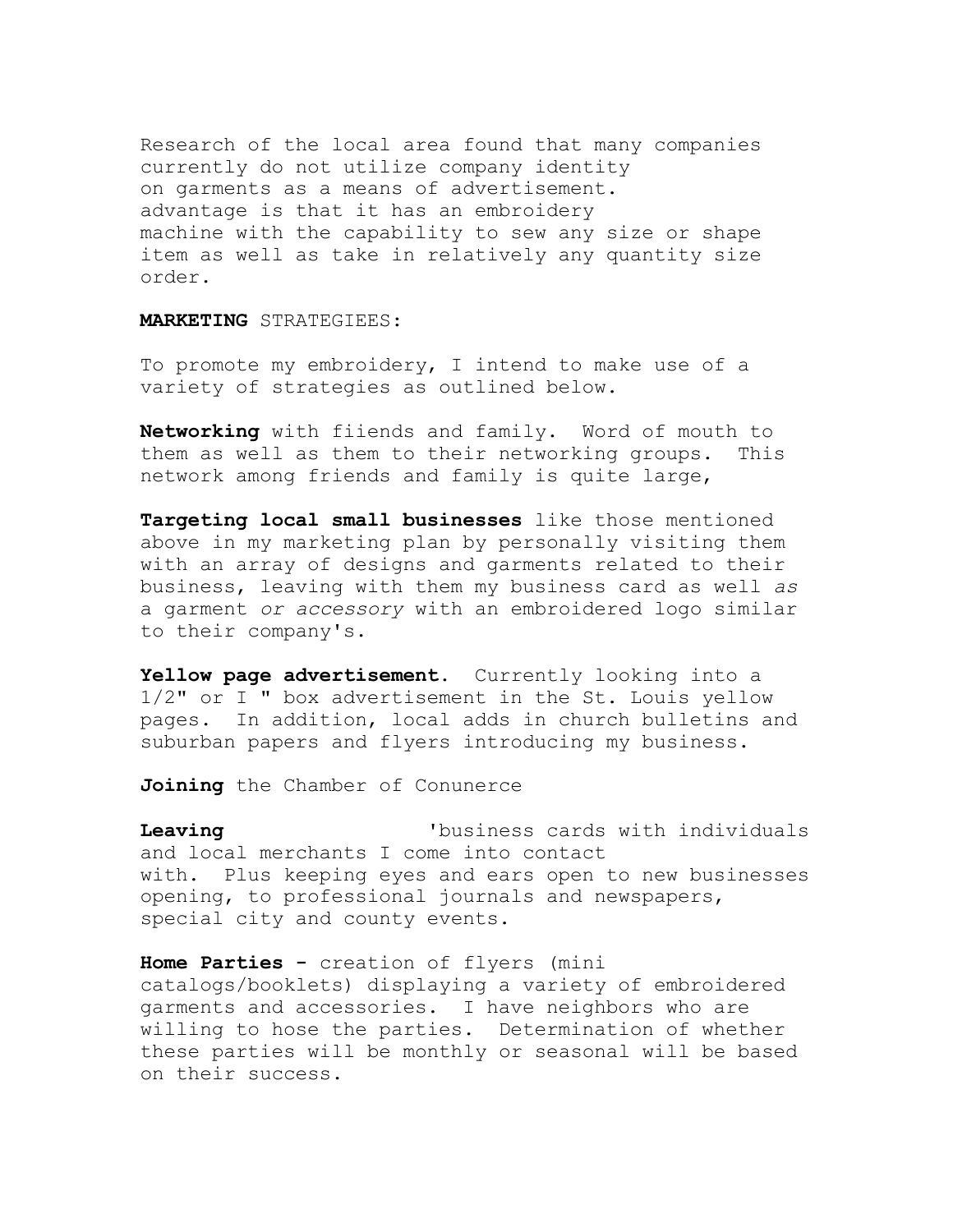All of these means of advertising will lead to sources and contacts that I will transform into customers and continue to keep them as customers - **after** all **everyone has a name and a logo and everyone needs an identity.**

# **PRICING STRUCTURE:**

Pricing structure in the embroidery industry is about as diverse and widespread as the industry itself There realistically is no such universal structure or formula in which every embroiderer can place their prices and come up with profits. There is however an entire recent issue in STITCHES@GAZINE,

aprofessionaljoumalexclusivetotheembroideryindustry, thatis devoted to the bow's and why's *of* pricing that ultimately affect the profitability *of one's* company. After researching this issue, other pricing articles, and finding out other embroiderer's pricing, I have come up with a pricing structure that will cover my expected expenses both fixed and variable as well as bring a monthly profit large enough to later expand and reach my business goal.

\*\*1 believe pricing is not a one time process nor is it a one time discussion.\*\*

*Methodologies of embroiderers* vary. A4jne *is based on the following. Once a quote is given and* accepted by a customer the following steps are to be performed each bearing a cost to the customer.

- 1. Garments need to be ordered the price of the garment plus an average markup of 25% plus an average shipping fee of .75 per pound with a minimum of 2.50. (I shirt= I lb@)
- 2. If custom logo was requested, it will need to be special made (referred to as digitized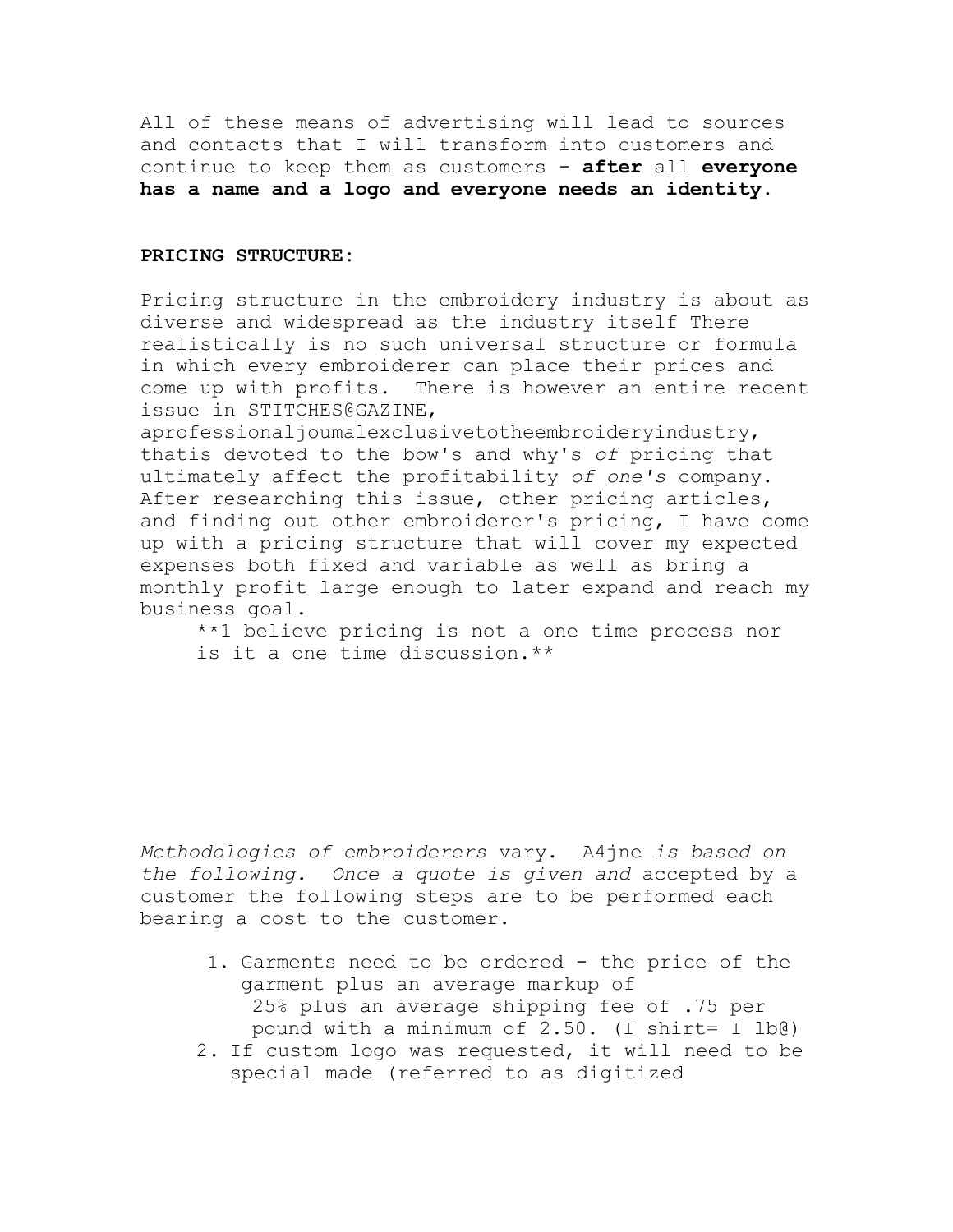in the industry) this charge plus shipping of disk will be passed along to the customer. his will be a one time fee per custom logo. The fee can range anywhere from \$25 - 350 depending on difficulty and detail of design. 3. If stock design and lettering are ordered the following price structure will be used: Quantity Price/ 1000 stitches 1-36 *1.50* 36-74 1.25 75-100 1@00 101+ .75 Variable costs to customers when applicable: - minimum *order fee* from manufacturer I *- 5.00* per order -design creation fee - mentioned above -delivery fee to customer's destination via UPS rehooping -special thread - rush orders **Example:** Item: Knit shirt Quantity: 7 # of Stitches *5-000* Cost of Garment  $$6.60$ 25% Mark UP \$ 1.65 Shipping \$ 075 Embroidery 1.50/1000 \$7.50 Unit Price \$16.50 Total Price \$115.50 Total Profit \$64.05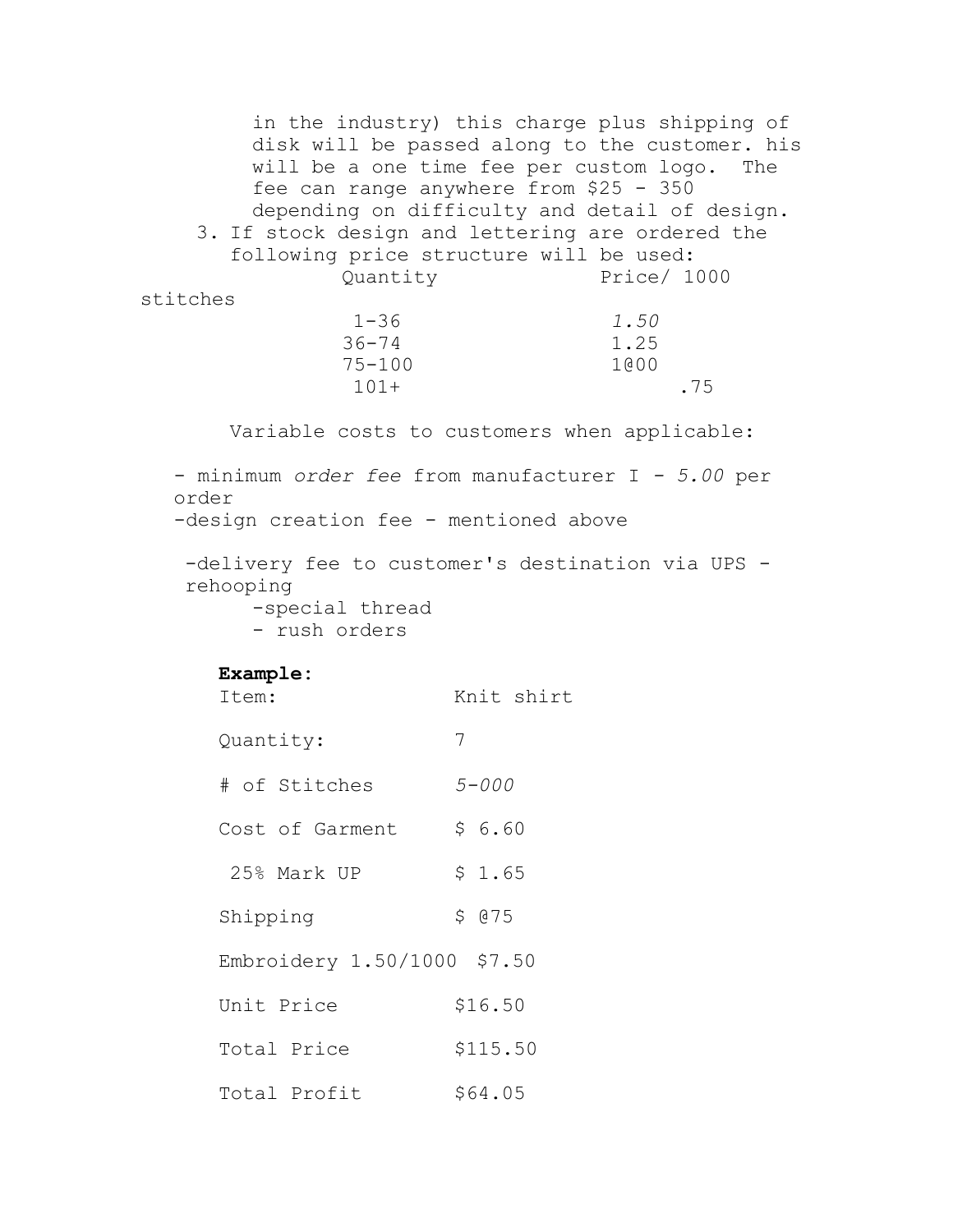# **COSTS AND PROFITS:**

The first step in pricing by stitch count as shown above is to establish how my shop expenses relate to the number of sewing heads in my shop by assessing my cost per hour per head. The following expenses are based on projected annual figures, then divided by 2080 hours to come up with an hourly rate of running our single head sewing machine.

|            | FIXED EXPENSE:                                                                                            | Annual                                                  |
|------------|-----------------------------------------------------------------------------------------------------------|---------------------------------------------------------|
|            | Rent                                                                                                      | 00.00<br>Depreciation 3571.00 (based on 25,000 for      |
|            | equipment 7 year depreciation)<br>Insurance 684000                                                        |                                                         |
|            | Interest<br>Loan                                                                                          | 1500.00 (approximation)<br>5100.00 (60 mos. @ 10% int.) |
|            | VARIABLE EXPENSES (Cost of Goods)<br>Direct Labor<br>Wage Overhead<br>Raw Materials 00.00<br>Shop Expense | 00.00<br>00.00<br>2000.00                               |
| Commission | <b>VARIABLE EXPENSE</b> (Sales)                                                                           |                                                         |
|            |                                                                                                           | 00@00                                                   |

-delivery fee to customer's destination via UPS -rehooping -special thread - rush orders

# **Example:**

| Item:           | Knit shirt |
|-----------------|------------|
| Quantity:       | 7          |
| # of Stitches   | 5.000      |
| Cost of Garment | \$6.60     |
| 25% @k UP       | \$1.65     |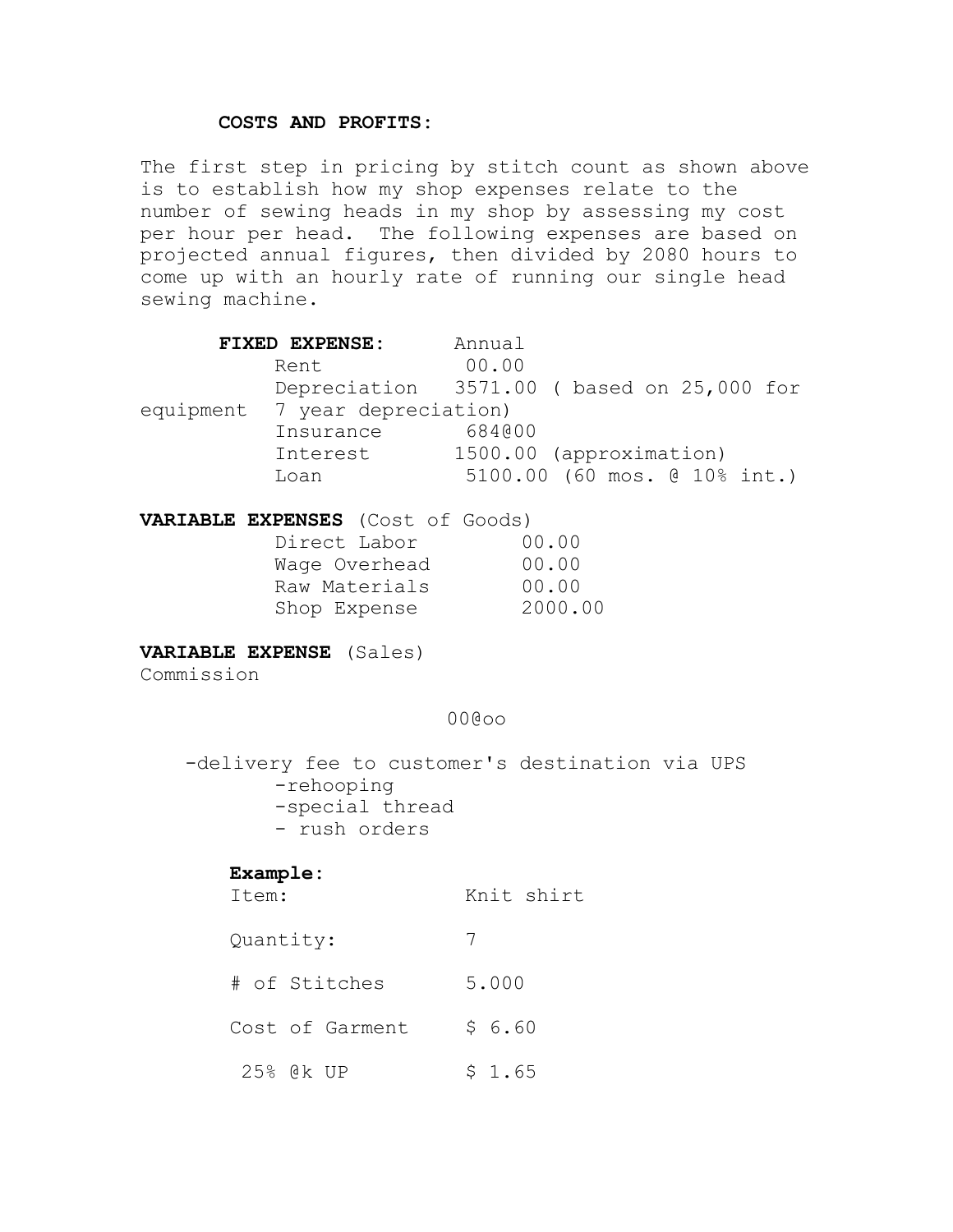Shipping \$.75 Embroidery 1.50/1000 \$7.50 Unit Price \$16.50 Total Price \$115.50 Total Profit \$64.05 **COSTS AND PROFITS:**

The first step in pricing by stitch count as shown above is to establish how my shop expenses relate to the number of sewing heads in my shop by assessing my cost per hour per head. The following expenses are based on projected annual figures, then divided by 2080 hours to come up with an hourly rate of running our single head sewing machine.

| <b>FIXED EXPENSE:</b>             | Annual                         |                 |         |
|-----------------------------------|--------------------------------|-----------------|---------|
| Rent                              | 00.00                          |                 |         |
| Depreciation                      | 3571.00 ( based on 25,000 for  |                 |         |
|                                   | equipment 7 year depreciation) |                 |         |
| Insurance                         | 684.00                         |                 |         |
| Interest                          | 1500.00 (approximation)        |                 |         |
| Loan                              | 5100.00 (60 mos.@ IO% int.)    |                 |         |
| <b>VARIABLE EXPENSES</b>          |                                | (Cost of Goods) |         |
| Direct Labor                      |                                | 00.00           |         |
|                                   | Wage Overhead                  | 00.00           |         |
| Raw Materials                     |                                | 00.00           |         |
| Shop Expense                      |                                | 2000.00         |         |
|                                   |                                |                 |         |
| VARIABLE EXPENSE (Sales)          |                                |                 |         |
| Commission                        |                                |                 |         |
|                                   |                                |                 |         |
|                                   | 00.00                          |                 |         |
|                                   |                                |                 |         |
| Wage Overhead                     | 00.00                          |                 |         |
| Advertising                       | 1100@oo                        |                 |         |
| VARIABLE EXPENSE (Administration) |                                |                 |         |
| Administration Labor              |                                |                 | 00.00   |
| Wage Overhead                     |                                |                 | 00.00   |
| Employee Benefits                 |                                |                 | 00.00   |
| Utilities                         |                                |                 | 1500.00 |
| Postage                           |                                |                 | 600.00  |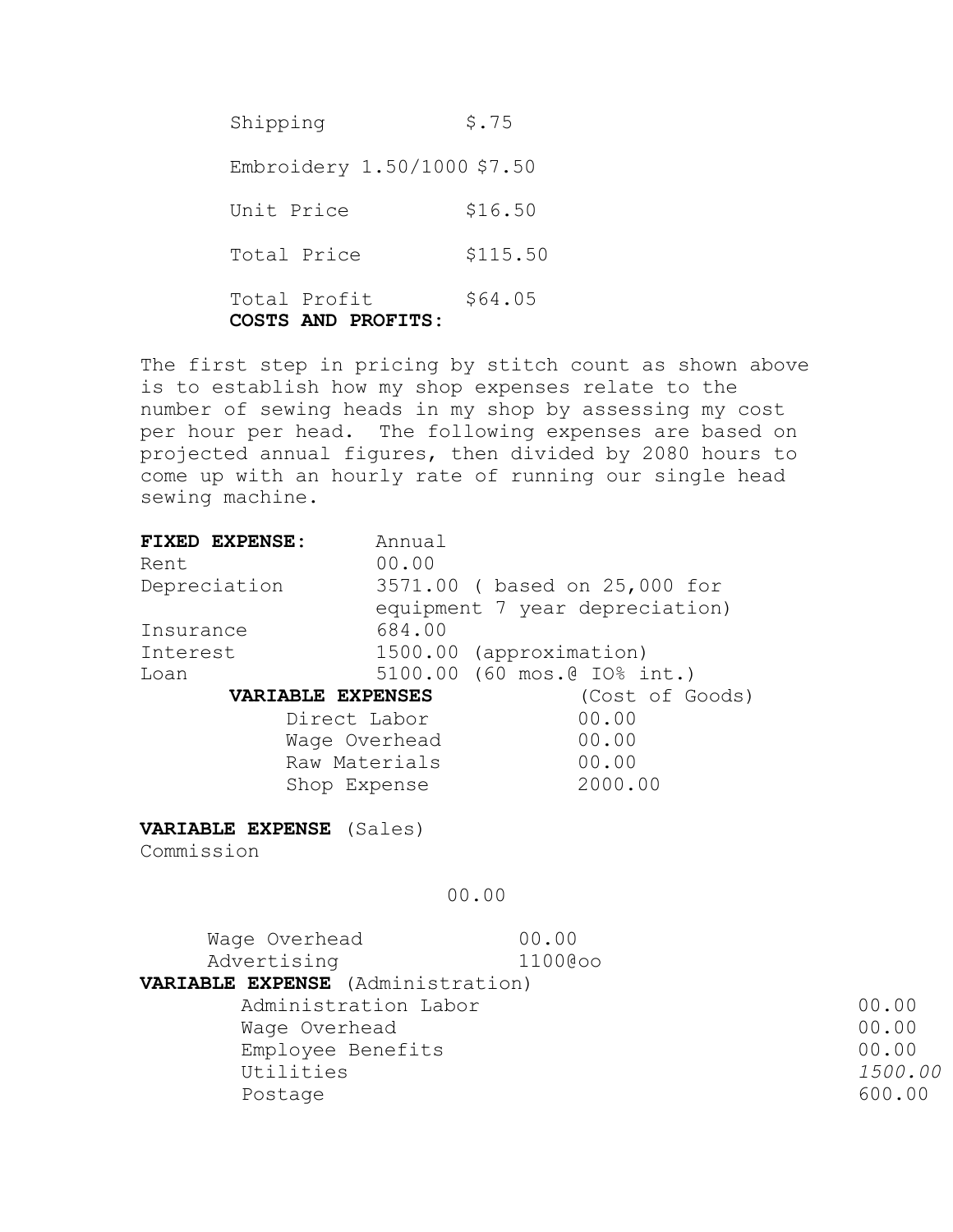| Telephone             | 1200.00  |
|-----------------------|----------|
| Supplies              | 1000.00  |
| <b>TOTAL EXPENSES</b> | 18,255.0 |
|                       |          |

The single head sewing peripheral can sew up to 700 stitches per minute maximum, however, the use of 600 stitches per minute is the average used to figure to followings

Using the above pricing example on page 3, it will take approximately 1 1/2 hours to sew 7 *shirts* with 5000 stitches each. It will cost II. 50 to run the machine (9/hr) Subtracting this amount from the profit amount of 64.05 = 50.55. **Profit** then divided by 120@n = 31.70/hr profit. At this amount 40 hours  $x$  33.70 = 1348.00 a week or 33.70 x 2080 = 70,096.00/yr. Of course, this is based on a steady stream of orders such as this example. *Some* orders may require more time to sew while others less. The profit margin for this order is then approximately 43%.

## **APPENDIX A**

#### **GARMENTS AND ITEMS TO BE EMBROIDERED**

| Uniforms<br>Jackets<br>Dresses<br>Handkerchiefs                                                                                                         | Umbrellas<br>Sheets/Pillow Cases<br>Towels                                                                                                                                    | Placemats<br>Coasters                                                                                                                                 |
|---------------------------------------------------------------------------------------------------------------------------------------------------------|-------------------------------------------------------------------------------------------------------------------------------------------------------------------------------|-------------------------------------------------------------------------------------------------------------------------------------------------------|
| Blouses/Dress Shirts<br>Shirts<br>Ties<br>Athletic Bags                                                                                                 | Bath Sheets/Wraps<br>Bath Rugs<br>Pillows                                                                                                                                     | Lingerie<br>Baby/Nurser                                                                                                                               |
| Belts<br>Sweaters<br>Shorts<br>Jogging Suits<br>Beach Towels<br>Sails<br>Windbreakers<br>Sweatshirts<br>Jeans<br>Children's wear<br>Aerobics/Dawncewear | Raincoats/Rain Hats<br>Napkins<br>Canvass Chairs<br>Soft Luggage<br>Tarps<br>Tents<br>Name Tags<br>Robes/Loungewear<br>Slippers<br>Home Crafted Items<br>Car Mats/lipholstery | Racquet Cov<br>Makeup Bags<br>Costumes<br>Backpacks<br>Patches<br>Western Wea<br>Fraternity/<br>Clubwear<br>Wallets/wat<br>Small Kitch<br>Kitchen Acc |
| Pajamas<br>Ski clothes/Bags                                                                                                                             | Wheel & Car Covers                                                                                                                                                            |                                                                                                                                                       |